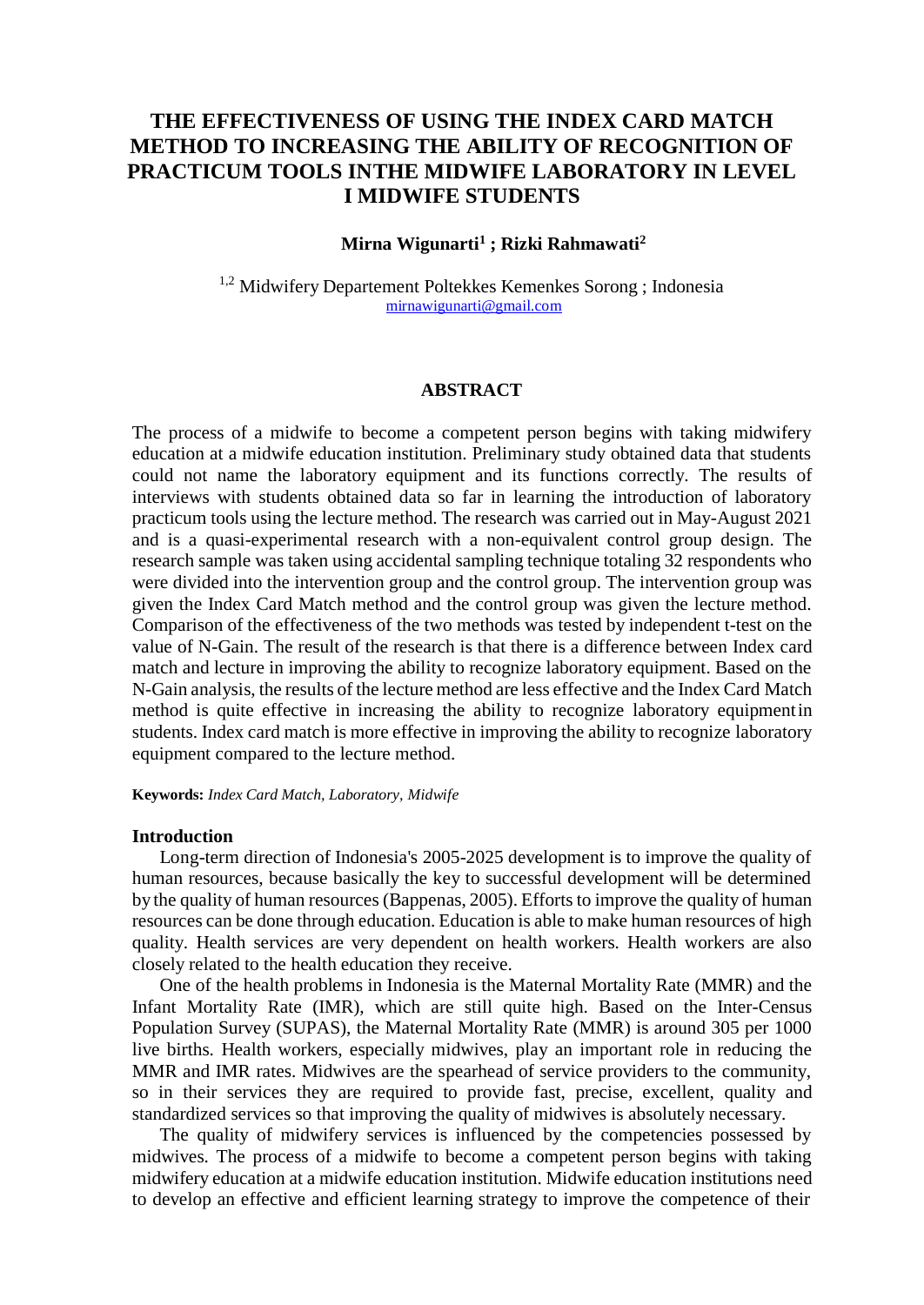graduates. (Kodiyah et al., 2017). The structure of the midwifery education program in vocational education contains 40% theory and 60% practice. Practical learning aims to give students a learning experience in terms of applying theory as training material and preparation for the application of clinical practice, bringing students to the formation of attitudes, skills, ability to work together, and creativity in receiving knowledge. (Kodiyah et al., 2017)

Practical activities in midwifery education are carried out in the laboratory. Before carrying out practical activities in accordance with the demands of skills that must be met, midwifery students are first equipped with training activities for the introduction of laboratory equipment. The introduction of laboratory equipment aims to provide knowledge to students about the names and functions of tools and how to use the tools properly and correctly so as to minimize procedures for using tools and equipment damage due to improper use. The introduction of laboratory equipment is needed to support work safety in the practicum process. The use of laboratory equipment that is not in accordance with procedures has the potential to cause harm and damage.

The Manokwari D-III Midwifery Study Program Laboratory during 2019 recorded a total of 40 practicum visits. A total of 12 practicums were carried out by level I students. The introduction of the names of tools, functions and workings of practicum equipment at the Manokwari D-III Midwifery Study Program used conventional methods (lectures accompanied by explanations). The weakness of the lecture method is that it is boring and students tend to be passive. A preliminary study that was conducted on 12 level I students of the Manokwari D-III Midwifery Study Program, it was found that 7 students could not correctly name the tools and their functions. The results of interviews with students obtained data so far in learning the introduction of laboratory practicum tools using the lecture method. The available practicum tools have not met the student ratio if there is a simulation practicum that directly involves many students and often students are considered to understand and understand the material presented.

The solution to this problem is to provide material for introducing practical tools in the laboratory using the method *Index Card Match*. *Index Card Match* is a type of active learning that is done by looking for pairs of answer cards or questions while learning about a concept or topic in a pleasant atmosphere (Silberman, 2006). There is an element of play in this method so as to minimize student boredom and create a pleasant learning climate.

The purpose of this study is to evaluate the effectiveness of *Index Card Match* as a learning method in introducing practical tools in the midwifery laboratory.

The method *Index Card Match* uses index cards (*Index Cards*) as the delivery medium. According to Astuti (2019), the advantage of themethod is *Index Card Match* that it increases students' understanding of the material being taught. Making index card media does not take long and the costs incurred are more efficient so that researchers are interested in using this method as a way to improve the ability to recognize laboratory equipment for level I students.

#### **Methods (Times New Roman 12 pt Bold)**

The study was conducted in May-August 2021 in the Laboratory of Midwifery Study Program D-III Manokwari Poltekkes Ministry of Health Sorong and was a quasiexperimental study with a non-equivalent control group design. The research sample was taken using accidental sampling technique totaling 32 respondents who were divided into the intervention group and the control group. The intervention group was given treatment with the introduction of laboratory equipment using themethod, *Index Card Match* while the control group was given treatment using the lecture method and an explanation of the introduction of laboratory equipment using the help of power point (PPT). The research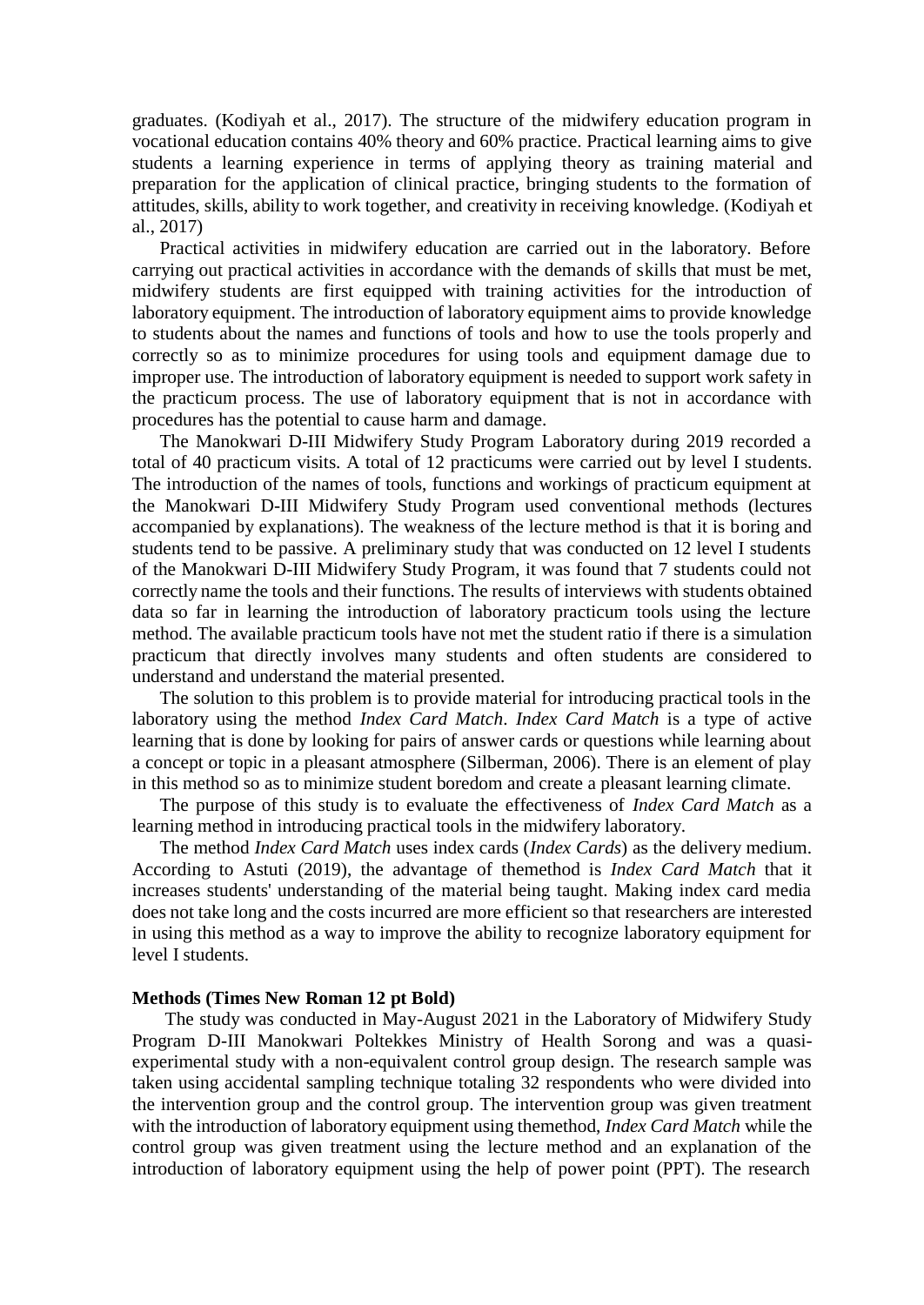instrument used a questionnaire to measure student's ability to identify laboratory equipment, a questionnaire on learning motivation and learning achievement. The analysis used is bivariate analysis using *paired sample t-test* and *independent t-test*.

### **Result and Discussion**

#### **Result**

### **Distribution of Respondents Frequency based on Learning Achievement and Learning Motivation in the Intervention Group and Control Group**

| Charateristics of<br>Variable                                               | Intervention Group |      | Control Group |          |
|-----------------------------------------------------------------------------|--------------------|------|---------------|----------|
|                                                                             | Frequency          | $\%$ | Frequency     | $\%$     |
| <b>Learning</b>                                                             |                    |      |               |          |
| Achievment                                                                  |                    |      |               |          |
| Very good                                                                   |                    | 13   |               | 31       |
| Good                                                                        | 9                  | 56   |               | 44       |
| Less                                                                        |                    | 6    |               | 25       |
| Very poor                                                                   | 4                  | 25   |               | $\theta$ |
| <b>Learning</b>                                                             | N                  | $\%$ | n             | $\%$     |
| motivation                                                                  |                    |      |               |          |
| Very good                                                                   |                    |      | 2             | 13       |
| Good                                                                        | 8                  | 50   | 10            | 63       |
| <b>Fairly Good</b>                                                          | n                  | 38   | 3             | 19       |
| $D_{\text{min}}$ and $D_{\text{max}}$ $C_{\text{max}}$ and $D_{\text{max}}$ |                    |      |               |          |

### **Table 1.1 Distribution of Respondents Frequency based on Learning Achievement and Learning Motivation**

*Primary Data Source, 2021*

Based on table 1.1, it can be shown that respondents in the intervention group based on learning achievement the most, namely good learning achievement as many as 9 respondents (56%), and in the control group learning achievement the most, namely good learning achievement as many as 7 respondents (44%). Respondents in the intervention group based on motivation to learn the most, namely those who have good learning motivation as many as 8 respondents (50%), and in the control group the level of motivation to learn the most, namely good learning motivation as many as 10 respondents (63%).

### **Normality Test Results Variable Capability Introduction Laboratory Equipment in intervention group and control group**

| <b>Table 1.2 Normality Test Results Variable</b> |                         |         |  |
|--------------------------------------------------|-------------------------|---------|--|
| n                                                | <b>Treatment</b>        | P value |  |
|                                                  | <b>Before Treatment</b> | 0.58    |  |
|                                                  | <b>After Treatment</b>  | 0,60    |  |
|                                                  | <b>Before Treatment</b> | 0.59    |  |
|                                                  | <b>After Treatment</b>  | 0.83    |  |
|                                                  | 16<br>16                |         |  |

*The results of the Shapiro-Wilk normality test, significant>0.05*

Table 1.2 shows that the significant value of normality of data before and after treatment in the intervention group and control group is  $> 0.05$  which means that the variance of data on the ability to recognize laboratory equipment before treatment in the intervention group and control group both before and after being given treatment is normally distributed so that the bivariate analysis using parametric *paired sample t test* and *independent t test.*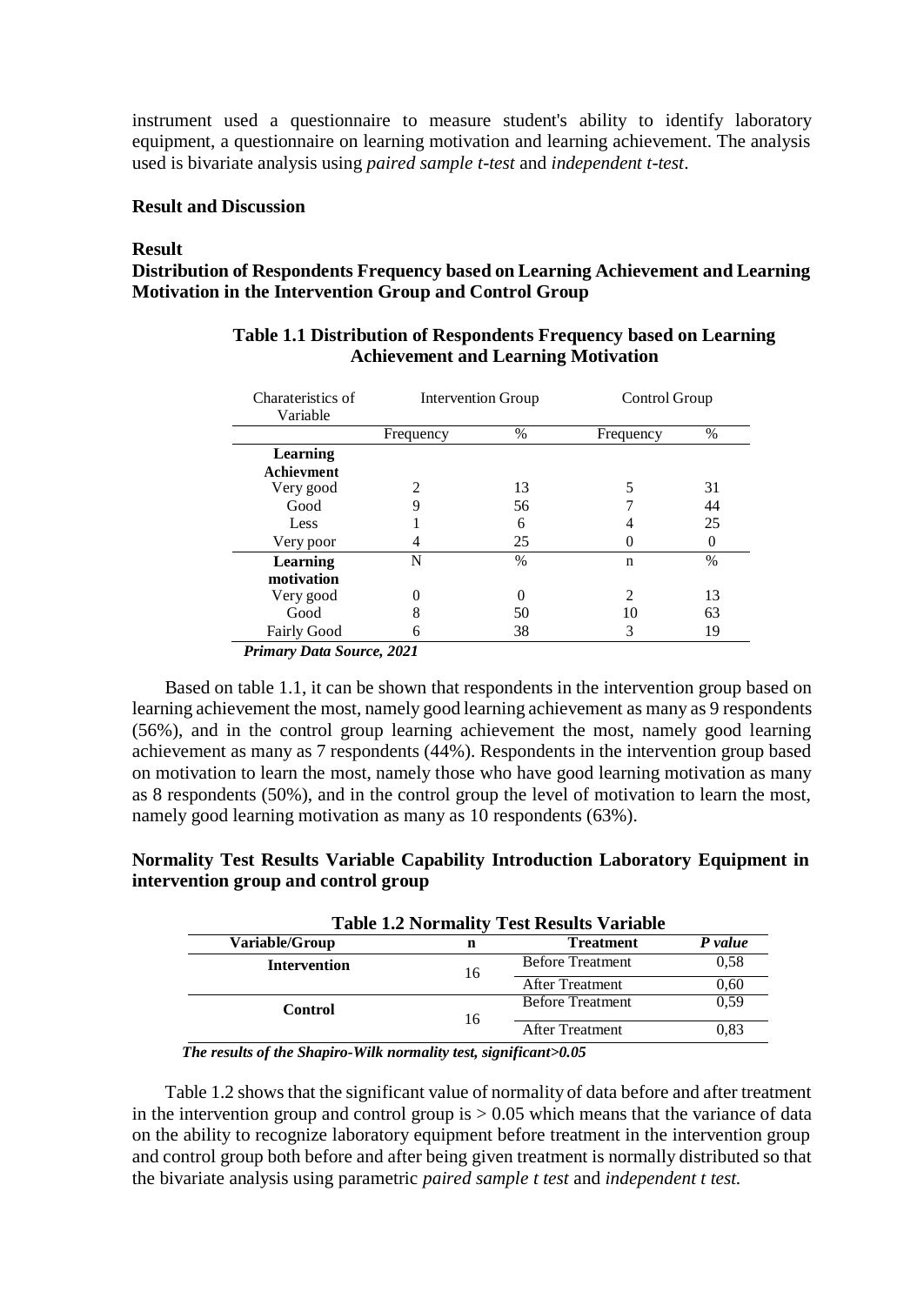**Differences in Recognition Ability of Laboratory Equipment Before and After Treatment in the Intervention Group and the Control Group**

|                                      |             |             |                           | Recognition Ability of Laboratory Instruments |          |
|--------------------------------------|-------------|-------------|---------------------------|-----------------------------------------------|----------|
| Variable/Group                       | $\mathbf n$ | <b>Mean</b> | <b>SD</b>                 | <b>Selisih</b><br>rerata                      | p- value |
|                                      |             |             | <b>Intervention Group</b> |                                               |          |
| <b>Before</b><br><b>Intervention</b> |             | 37,5        | 6,3                       | 37,5                                          | 0,000    |
| After<br><b>Intervention</b>         | 16          | 75,0        | 8,6                       |                                               |          |
|                                      |             |             | Control Group             |                                               |          |
| <b>Before</b><br><b>Intervention</b> | 16          | 37,2        | 8,4                       | 25,6                                          | 0,000    |
| After<br><b>Intervention</b>         |             | 62,8        | 9,8                       |                                               |          |

## **Tabel 1.3 Differences in Recognition Ability of Laboratory Equipment Before and After Treatment in the Intervention Group and the Control Group**

*Significant P value <0.05 Paired T- test*

Table 1.3 shows the results that in the intervention group the average ability to recognize laboratory equipment before being given an intervention was 37.5 and after being given an intervention it increased to 75.0 while in the control group the ability to recognize laboratory equipment before being given an intervention was 37.2 and after being given an intervention there was an increase to  $62.8$  with the same p-value,  $0.00 < 0.05$ , which means that there are differences in the ability to recognize laboratory equipment before and after both the intervention group and the control group.

### **Differences in Recognition of Laboratory Equipment After Treatment in the Intervention Group and Control Group**

| Recognition Ability of Laboratory Instruments |             |                           |                 |  |
|-----------------------------------------------|-------------|---------------------------|-----------------|--|
| Variable                                      | Mean SD     | Mean<br><b>Difference</b> | <i>p</i> -value |  |
| <b>Intervention Group</b>                     | 8,6<br>75.0 |                           |                 |  |
| Control Group                                 | 9.8<br>62.8 | 12.2                      | 0.01            |  |

**Table 1.4 Differences in Recognition of Laboratory Equipment After Treatment in the Intervention Group and Control Group**

*Significant P value ≤ 0.05 Independent Test*

Table 1.4 shows the results that the average ability to recognize laboratory equipment after being given treatment in the intervention group is 75, 0 while in the control group the average was 62.8 with a mean difference of 12.2 and  $p$ -value = 0.01, which means that there is a significant difference in the ability to recognize laboratory equipment between the intervention and control groups.

### **Table 1.5 Results of Calculation of** *N-Gain Score*

| No      | <b>Intervention Group</b> | No      | <b>Control Group</b>    |
|---------|---------------------------|---------|-------------------------|
|         | $N$ -Gain Score $(\% )$   |         | $N$ -Gain Score $(\% )$ |
| Average | 60.6                      | Average | 41.1                    |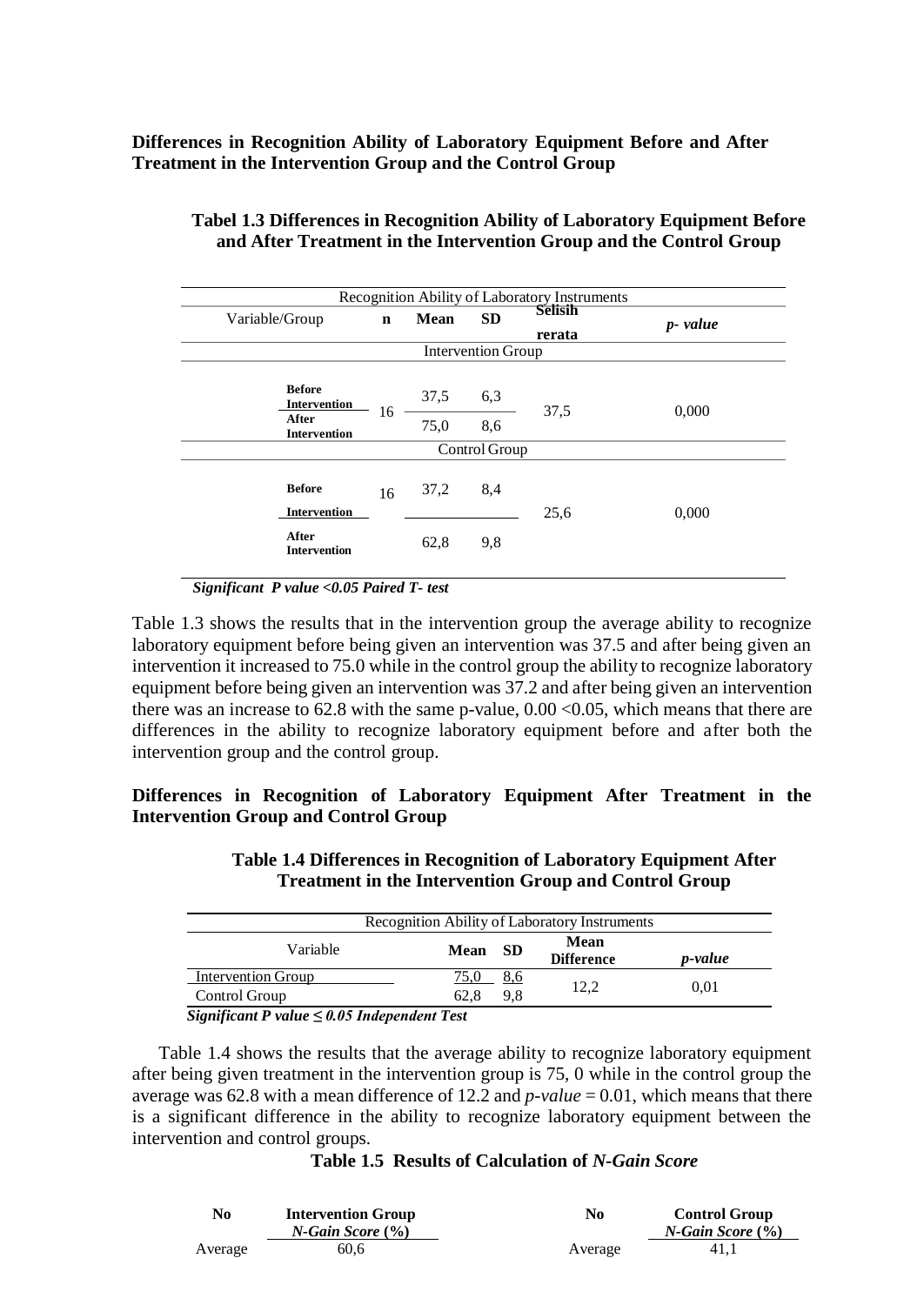| <b>Primary Data Sources, 2021</b> |    |         |     |
|-----------------------------------|----|---------|-----|
| Maximum                           | 80 | Maximum | 64. |
| Minimum                           | 38 | Minimum |     |

Table 1.5 showsthat the average *N-Gain score* for the intervention group (Method *Index Card Match*) is 60.6% and is included in the quite effective category with an *N-Gain score of* at least 38% and a maximum of 80%. Meanwhile, the mean *N-Gain score* for the control group (conventional method with lectures and PPT slides) is 41.1% and is included in the less effective category with an *N-Gain score of* at least 27% and a maximum of 64%.

### **Table 1.6 Differences in N-Gain Score in the Intervention Group and the Control Group**

|                           |      |           | Recognition Ability of Laboratory Instruments |                 |
|---------------------------|------|-----------|-----------------------------------------------|-----------------|
| Variable                  | Mean | <b>SD</b> | Mean<br><b>Difference</b>                     | <i>p</i> -value |
| <b>Intervention Group</b> | 60,6 | 11,5      |                                               | 0.00            |
| Control Group             | 41.1 | 11.7      | 19.5                                          |                 |

*Significant P value ≤ 0.05 NGain Independent Test*

Table 1.6 shows that the mean *N-Gain score* for the intervention group (Index Card Match Method) is 60.6%. Based on the category table for the interpretation of the effectiveness of the *N-Gain value* (%) according to Hake (1999), it can be concluded that the use of the *index card match* method is quite effective as a method of introducing laboratory equipment. Meanwhile, the mean *N-Gain score* for the control group (conventional method with lectures and PPT slides) is 41.1%. Based on the category table for the interpretation of the effectiveness of the *N-Gain value* (%) according to Hake (1999), it can be concluded that the use of conventional methods is less effective as a method of introducing laboratory equipment.

Based on table 1.5, it is known that the *p-value is* 0.00 < 0.05. Thus, it can be concluded that there is a significant difference in effectiveness between the use of the *Index Card Match* method and the conventional method to improve the ability to recognize laboratory equipment in first-level students in the D-III Study Program. Manokwari Midwifery Poltekkes Ministry of Health Sorong.

#### **Discussions**

This research was conducted on 32 level I students of the Manokwari D-III Midwifery Study Program which were divided into an intervention group and control group with 16 students in each group. The intervention group was given the introduction of laboratory equipment using the an *index card match* method, while the control group was given the introduction of laboratory equipment using the lecture method. The control and intervention groups were given treatment once per week for 4 weeks with a duration of 60 minutes. Pretest was given before the treatment started and post-test was given at the end of the study.

The ability to recognize laboratory equipment in students before being given treatment in both the intervention group and the control group can be seen through the average *pretest value* in table 1.3 which shows the ability to recognize laboratory equipment in the two groups isrelatively the same. Meanwhile, the scores *post-test*showed that the average ability to recognize laboratory equipment in the intervention group was higher than the control group. Submission of information becomes more effective when assisted with the use of appropriate learning media (Sunaengsih, 2016).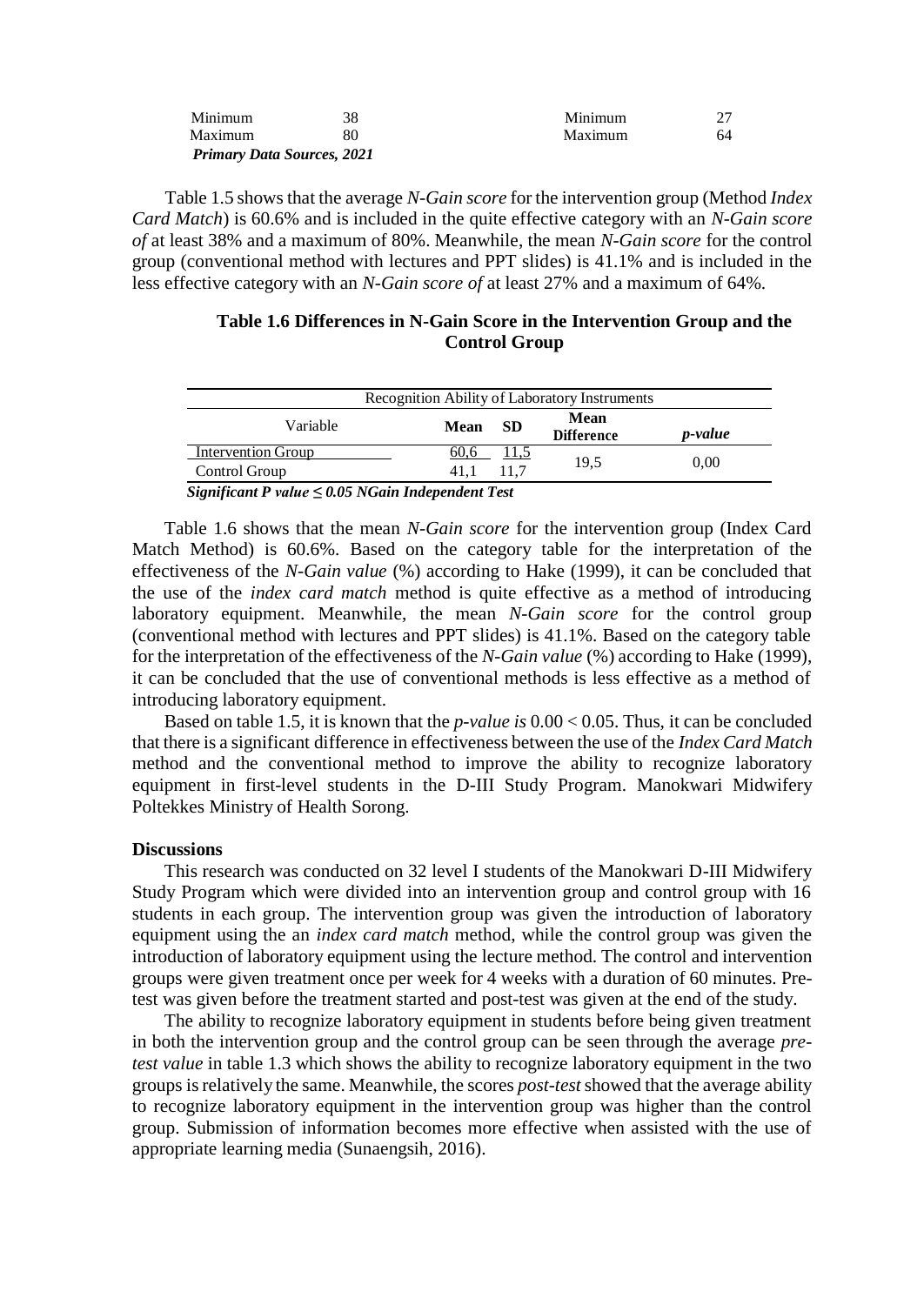The results showed that in the intervention group the average ability to recognize laboratory equipment before being given the intervention was 37.5 and after being given the intervention there was an increase to 75.0 while in the control group the ability to recognize laboratory equipment before being given the intervention was 37.2 and after being given the intervention there was an increase to 62 ,8 with the *p-value,* 0.00 <0.05, which means that there are differences in the ability to recognize laboratory equipment before and after treatment, both in the intervention group and in the control group.

In the control group, the results of statistical tests showed that there was an effect of the lecture method in increasing the ability to recognize laboratory equipment. Lectures are one way to convey information. This intervention will change the balance of the attitude component so that a new balance is formed (Ngestiningrum et al., 2017). The lecture method is often used in the learning process, especially for the large number of students or masses. The learning process in the form of lectures and counseling can increase knowledge, attitudes and make it possible to change behavior. The results of this study are in line with research (Ngestiningrum et al., 2017) which suggests that the lecture method is effective in increasing knowledge, attitudes andbehavior *personal hygiene* during menstruation in adolescents.

Analysis of the effect of *Index Card Match method* in increasing the recognition ability of laboratory equipment shows a significant effect. This is in line with research (Ngestiningrum et al., 2017) where *index card match* method is effective in increasing knowledge, attitudes andbehavior *personal hygiene* during menstruation in adolescents. Likewise with research (Susanti & Kartiyani, 2016), where themethod *index card match* is also effective in increasing the knowledge of cadres about early detection of danger signs in pregnancy. In this study, the results of statistical tests showed that there was an effect of *index card match* method in improving adolescent attitudes about personal hygiene during menstruation (sig value 0.00).

The mean *N-Gain score* for the control group (conventional method with lectures) was 41.1%. Based on the category table for the interpretation of the effectiveness of the *N-Gain value* (%) according to Hake (1999), it can be concluded that the use of conventional methods is less effective as a method of introducing laboratory equipment. Meanwhile, the mean *N-Gain score* for the intervention group (Index Card Match Method) was 60.6% so that the use of the *index card match* method was quite effective as a method of introducing laboratory equipment compared to using the lecture method.

*Index card match* method is one of the cooperative learning processes. In this study, students in the intervention group played an active role in learning the introduction of laboratory equipment so as to create a fun learning process and the material was easier to accept and implement. According to the theory, assistive devices function to assist the learning process which is based on human knowledge and then received through the five senses so that the more senses are used to receive messages, the more knowledge is obtained (Zolekhah et al., 2020).

The *Independent t test* of the mean *N-Gain value* in the control group and the intervention group obtained a *p-value* of 0.00 < 0.05. Thus, it can be concluded that there is a significant difference in effectiveness between the use of the *Index Card Match* method and conventional methods to improve the ability to recognize laboratory equipment in students.

The difference in effectiveness in the method of introducing laboratory equipment using the index card match method and the lecture method is influenced by the differences in the methods of the two methods. In the lecture method, students only listen to explanations so that the knowledge gained is less and is quickly forgotten when compared to hearing, seeing, discussing and doing it simultaneously. This is increasingly less effective if students do not